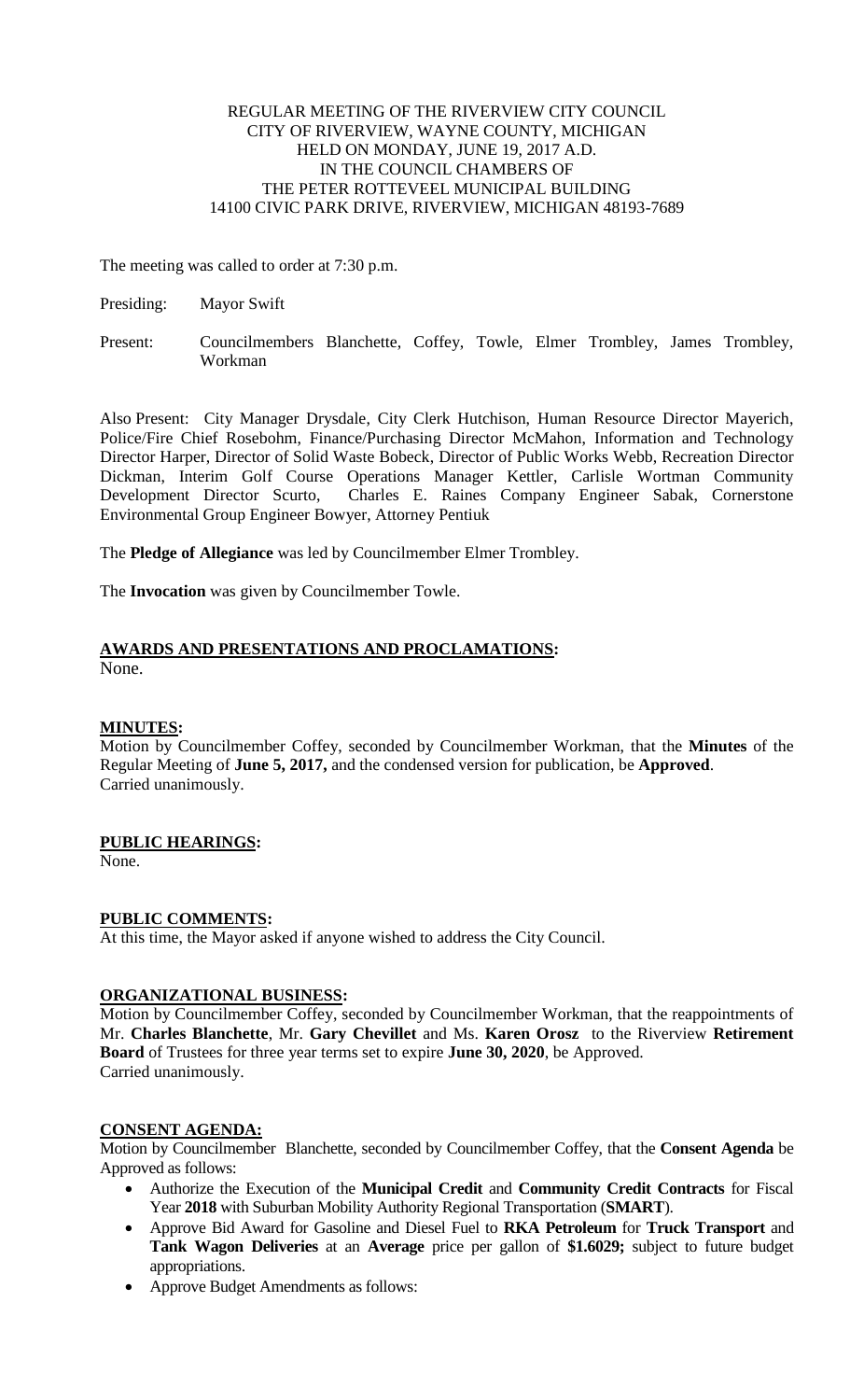| А.                                         |                       | Current          | Amended            |                           | Amendment or |
|--------------------------------------------|-----------------------|------------------|--------------------|---------------------------|--------------|
| Description                                | <b>Account Number</b> | Appropriation    | Appropriation      |                           | Change       |
| 2016/17 General Fund                       |                       |                  |                    |                           |              |
| Delinq Personal Prop Tax                   | 101-000-404.700       | \$<br>0.00       | \$<br>(13, 145.00) | $\mathcal{S}$             | (13, 145.00) |
| Property Tax Chargebacks                   | 101-000-405.000       | \$<br>0.00       | \$<br>26,040.00    | $\mathcal{S}$             | 26,040.00    |
| State Grant - Michigan Safe Comm.          | 101-000-539.030       | \$<br>5,919.02   | \$<br>17,096.00    | \$                        | 11,176.98    |
| Wayne Count Parks Grant                    | 101-000-540.000       | \$<br>50,533.00  | \$<br>55,534.00    | \$                        | 5,001.00     |
| <b>State Revenue-Personal Prop Foregon</b> | 101-000-575.330       | \$<br>117,230.00 | \$<br>147,715.00   | \$                        | 30,485.00    |
| <b>General Business Licenses</b>           | 101-000-625.010       | \$<br>17,000.00  | \$<br>35,125.00    | \$                        | 18,125.00    |
| <b>Electrical Permits</b>                  | 101-000-630.010       | \$<br>14,000.00  | \$<br>20,932.00    | \$                        | 6,932.00     |
| Sale of Equipment                          | 101-000-670.030       | \$<br>3,000.00   | \$<br>17,989.00    | \$                        | 14,989.00    |
| Prescription Refunds                       | 101-000-687.000       | \$<br>24,300.00  | \$<br>37,666.00    | \$                        | 13,366.00    |
| <b>City Council Wages</b>                  | 101-101-725.130       | \$<br>24,000.00  | \$<br>25,119.00    | \$                        | 1,119.00     |
| <b>Operating Supplies</b>                  | 101-101-740.000       | \$<br>3,789.00   | \$<br>2,025.00     | \$                        | (1,764.00)   |
| Special Legal Council                      | 101-101-818.015       | \$<br>0.00       | \$<br>3,605.00     | \$                        | 3,605.00     |
| <b>Public Relations</b>                    | 101-101-854.000       | \$<br>4,000.00   | \$<br>1,500.00     | \$                        | (2,500.00)   |
| <b>Full-Time Salaries</b>                  | 101-209-725.000       | \$<br>13,700.00  | \$<br>35,939.00    | \$                        | 22,239.00    |
| <b>Part-Time Salaries</b>                  | 101-209-725.100       | \$<br>58,900.00  | \$<br>19,000.00    | \$                        | (39,900.00)  |
| <b>GASB 45 OPEB Contribution</b>           | 101-209-725.950       | \$<br>3,425.00   | \$<br>9,565.00     | \$                        | 6,140.00     |
| Litigation/Special Legal Service           | 101-210-818.012       | \$<br>125,000.00 | \$<br>143,000.00   | \$                        | 18,000.00    |
| Special Legal Council                      | 101-210-818.015       | \$<br>6,600.00   | \$<br>21,988.00    | $\boldsymbol{\mathsf{S}}$ | 15,388.00    |
| <b>Labor Relations</b>                     | 101-210-818.016       | \$<br>72,000.00  | \$<br>164,362.00   | \$                        | 92,362.00    |
| <b>Full-Time Salaries</b>                  | 101-215-725.000       | \$<br>107,890.00 | \$<br>97,890.00    | \$                        | (10,000.00)  |
| Part-Time Salaries                         | 101-215-725.100       | \$<br>24,410.00  | \$<br>11,857.46    | \$                        | (12, 552.54) |
| Elections                                  | 101-215-821.000       | \$<br>15,700.00  | \$<br>2,893.00     | \$                        | (12,807.00)  |
| Records on ROM                             | 101-215-818-070       | \$<br>0.00       | \$<br>9,343.00     | \$                        | 9,343.00     |
| <b>Full-Time Salaries</b>                  | 101-253-725.000       | \$<br>161,345.05 | \$<br>156,576.05   | \$                        | (4,769.00)   |
| <b>Part-Time Salaries</b>                  | 101-253-725.100       | \$<br>19,500.00  | \$<br>16,024.00    | \$                        | (3,476.00)   |
| Pay-In-Lieu-Bonus, Vac, Per                | 101-253-725.400       | \$<br>3,100.00   | \$<br>9,600.00     | \$                        | 6,500.00     |
| <b>Part-Time Salaries</b>                  | 101-301-725.100       | \$<br>101,698.00 | \$<br>80,808.00    | \$                        | (20,890.00)  |
| <b>Accrued Payoff</b>                      | 101-301-725.450       | \$<br>45,000.00  | \$<br>80,500.00    | \$                        | 35,500.00    |
| Vehicle Fuel & Maintenance                 | 101-301-775.005       | \$<br>101,140.00 | \$<br>91,857.00    | \$                        | (9,283.00)   |
| <b>Full-Time Salaries</b>                  | 101-336-725.000       | \$<br>52,000.00  | \$<br>56,000.00    | \$                        | 4,000.00     |
| Part-Time Salaries                         | 101-336-725.100       | \$<br>655,000.00 | \$<br>640,500.00   | \$                        | (14,500.00)  |
| Overtime                                   | 101-336-725.200       | \$<br>1,500.00   | \$<br>3,027.00     | \$                        | 1,527.00     |
| Longevity                                  | 101-336-725.300       | \$<br>10,000.00  | \$<br>16,430.00    | \$                        | 6,430.00     |
| <b>Inspection Fees</b>                     | 101-448-822.000       | \$<br>42,000.00  | \$<br>50,000.00    | \$                        | 8,000.00     |
| <b>Inspector Fees - Rental Housing</b>     | 101-448-822.100       | \$<br>45,000.00  | \$<br>37,000.00    | \$                        | (8,000.00)   |

JUSTIFICATION: To adjust the general fund revenues and expenditures for year-end purposes. **B.** 

| ້ື່                                                                                        |                       |               |               |         |               |              |            |  |        |
|--------------------------------------------------------------------------------------------|-----------------------|---------------|---------------|---------|---------------|--------------|------------|--|--------|
|                                                                                            |                       | Current       |               | Amended |               | Amendment or |            |  |        |
| Description                                                                                | <b>Account Number</b> |               | Appropriation |         | Appropriation |              |            |  | Change |
| 2016/17 Major Streets Fund                                                                 |                       |               |               |         |               |              |            |  |        |
| <b>Full-Time Salaries</b>                                                                  | 202-463-725.000       | S             | 20,000.00     | S       | 23,730.00     | \$           | 3,730.00   |  |        |
| <b>LED</b> Street Lighting                                                                 | 202-463-926.001       | S             | 18,941.00     | S       | 21,479.00     | \$           | 2,538.00   |  |        |
| <b>Full-Time Salaries</b>                                                                  | 202-474-725.000       | S             | 5,500.00      | S       | 2,500.00      | \$           | (3,000.00) |  |        |
| <b>Equipment Rental</b>                                                                    | 202-463-945.000       | <sup>\$</sup> | 18,000.00     | S       | 12,500.00     | \$           | (5,500.00) |  |        |
| <b>Contractual Services-Grass Cutting</b>                                                  | 202-463-818.400       | S             | 15,100.00     |         | 7,000.00      | \$           | (8,100.00) |  |        |
| <b>Equipment Rental</b>                                                                    | 202-474-945.000       |               | 3,000.00      |         | 1,000.00      | \$           | (2,000.00) |  |        |
| <b>JUSTIFICATION:</b> to adjust the major streets fund expenditures for year-end purposes. |                       |               |               |         |               |              |            |  |        |

djust the major streets fund expenditures for year-end purpos C.

|                                           |                                           | Current       | Amended       | Amendment or |
|-------------------------------------------|-------------------------------------------|---------------|---------------|--------------|
| Description                               | <b>Account Number</b>                     | Appropriation | Appropriation | Change       |
| 2016/17 Local Streets Fund                |                                           |               |               |              |
| Rebates                                   | 203-000-687.100                           | 0.00          | 5,123.00      | 5,123.00     |
| <b>Contractual Services-Grass Cutting</b> | 203-463-818.400                           | 21,250.00     | 17,000.00     | (4,250.00)   |
| $\mathbf{r}$                              | $\sim$ $\sim$ $\sim$ $\sim$ $\sim$ $\sim$ |               |               |              |

JUSTIFICATION: To adjust the local streets fund revenues and expenditures for year-end purposes.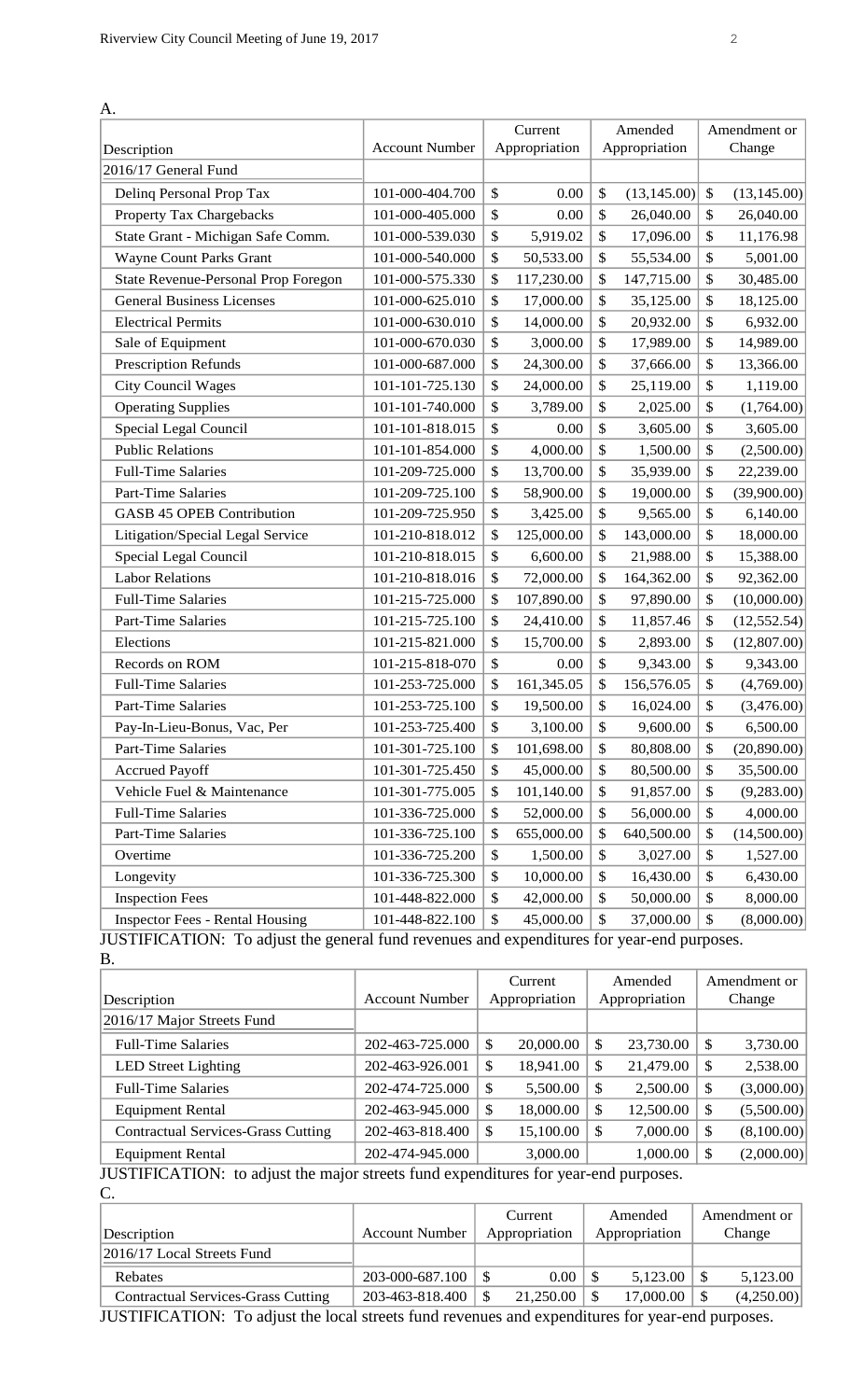|                                                                                       |                       | Current       | Amended          | Amendment or    |  |
|---------------------------------------------------------------------------------------|-----------------------|---------------|------------------|-----------------|--|
| Description                                                                           | <b>Account Number</b> | Appropriation | Appropriation    | Change          |  |
| 2016/17 Garbage & Rubbish Fund                                                        |                       |               |                  |                 |  |
| <b>Dumpster Rental Fees</b>                                                           | 226-000-670.090       | 3,000.00      | 4,255.00<br>l \$ | 1,255.00<br>-\$ |  |
| <b>Residential Toter Cart Purchases</b>                                               | 226-000-670.091       | 500.00        | 525.00<br>l \$   | 25.00<br>-\$    |  |
| JUSTIFICATION: To adjust the garbage and rubbish fund revenues for year-end purposes. |                       |               |                  |                 |  |

ijust the garbage and rubbish fund revenues for year-end purp E.

|                                         |                       | Current  |               | Amended       |               | Amendment or |           |  |        |
|-----------------------------------------|-----------------------|----------|---------------|---------------|---------------|--------------|-----------|--|--------|
| Description                             | <b>Account Number</b> |          | Appropriation |               | Appropriation |              |           |  | Change |
| 2016/17 Cable & Telecommunications Fund |                       |          |               |               |               |              |           |  |        |
| <b>Cable Franchise Fees</b>             | 243-000-680.110       | S        | 255,000.00    | S             | 261,393.00    | S            | 6,393.00  |  |        |
| Cable PEG Fees                          | 243-000-680.120       | <b>S</b> | 46,368.00     | <sup>\$</sup> | 52,281.00     | S            | 5,913.00  |  |        |
| <b>Part-Time Salaries</b>               | 243-535-725.100       | S        | 37,000.00     | <sup>\$</sup> | 52,000.00     | \$           | 15,000.00 |  |        |
| Social Security-Employer                | 243-535-725.500       | S        | 3,600.00      | -S            | 6,200.00      | \$           | 2,600.00  |  |        |
| Workers Comp Expense                    | 243-535-735.000       | <b>S</b> | 350.00        |               | 380.00        | \$           | 30.00     |  |        |
| <b>Attorney Fees</b>                    | 243-535-818.013       | S        | 2,400.00      |               | 8,550.00      | S            | 6,150.00  |  |        |
| <b>Attorney Fees</b>                    | 243-537-818.013       |          | 5,000.00      |               | 15,380.00     | S            | 10,380.00 |  |        |
| <b>ILIATULIA ATIONI</b>                 |                       |          |               |               |               |              |           |  |        |

JUSTIFICATION: To adjust the cable & telecommunications revenues and expenditures for year-end purposes.

F.

D.

|                                                       |                       | Current       | Amended        | Amendment or      |
|-------------------------------------------------------|-----------------------|---------------|----------------|-------------------|
| Description                                           | <b>Account Number</b> | Appropriation | Appropriation  | Change            |
| $\left  \frac{2016}{17} \right $ Drug Forfeiture Fund |                       |               |                |                   |
| Forfeitures-Fed (DEA)                                 | 265-000-657.000       | 60,000.00     | 39,600.00<br>S | (20,400.00)<br>\$ |
| Forfeitures-State/Drano                               | 265-000-657.010       | 20,000.00     | 70,042.00<br>S | 50,042.00<br>\$   |
| Forfeitures-State/OWI                                 | 265-000-657.020       | 0.00          | 1,420.00<br>S  | 1,420.00<br>\$    |
| Sale of Equipment                                     | 265-000-670.030       | 0.00<br>\$    | 1.200.00<br>S  | 1,200.00<br>\$    |

JUSTIFICATION: To adjust the drug forfeiture fund revenues for year-end purposes. G.

| Description                       | <b>Account Number</b> | Current<br>Appropriation | Amended<br>Appropriation | Amendment or<br>Change |
|-----------------------------------|-----------------------|--------------------------|--------------------------|------------------------|
| 2016/17 Comm Dev Block Grant Fund |                       |                          |                          |                        |
| CDBG 2013 Program Revenue         | $275 - 000 - 665.013$ | $0.00$   \$              | 13,370.00                | 13,370.00              |
| CDBG 2015 Program Revenue         |                       | 17,858.00                | 28,715.00                | 10,857.00<br>-S        |

JUSTIFICATION: To adjust the CDBG fund revenues for year-end purposes.

H.

| Description                                                                                                                                                                                                                                                                                                                        | <b>Account Number</b> | Current<br>Appropriation | Amended<br>Appropriation  | Amendment or<br>Change |
|------------------------------------------------------------------------------------------------------------------------------------------------------------------------------------------------------------------------------------------------------------------------------------------------------------------------------------|-----------------------|--------------------------|---------------------------|------------------------|
| 2016/17 Street & Water Main Bonds Fund                                                                                                                                                                                                                                                                                             |                       |                          |                           |                        |
| Penalties & Interest--Delinquent Taxes                                                                                                                                                                                                                                                                                             | 302-000-404.600       | 500.00                   | 1.277.00                  | 777.00                 |
| <b>Operating Transfer-Local Streets</b>                                                                                                                                                                                                                                                                                            | 302-966-965.203       | 0.00                     | 199,287.00                | 199,287.00             |
| $\mathbf{H}$ $\mathbf{H}$ $\mathbf{H}$ $\mathbf{H}$ $\mathbf{H}$ $\mathbf{H}$ $\mathbf{H}$ $\mathbf{H}$ $\mathbf{H}$ $\mathbf{H}$ $\mathbf{H}$ $\mathbf{H}$ $\mathbf{H}$ $\mathbf{H}$ $\mathbf{H}$ $\mathbf{H}$ $\mathbf{H}$ $\mathbf{H}$ $\mathbf{H}$ $\mathbf{H}$ $\mathbf{H}$ $\mathbf{H}$ $\mathbf{H}$ $\mathbf{H}$ $\mathbf{$ |                       |                          | $\mathbf{r}$ $\mathbf{r}$ |                        |

JUSTIFICATION: To adjust the street & water main fund revenues and expenditures for year-end purposes. I.

|                                   |                       |               | Current        | Amended |                | Amendment or |             |
|-----------------------------------|-----------------------|---------------|----------------|---------|----------------|--------------|-------------|
| Description                       | <b>Account Number</b> |               | Appropriation  |         | Appropriation  |              | Change      |
| 2016/17 Land Preserve Fund        |                       |               |                |         |                |              |             |
| Document Management               | 596-526-970.006       | \$            | 20,000.00      | \$      | 0.00           | \$           | (20,000.00) |
| <b>Odor Control Supplies</b>      | 596-526-760.800       | <sup>\$</sup> | 40,000.00      | \$      | 20,000.00      | \$           | (20,000.00) |
| <b>Alternate Daily Cover</b>      | 596-526-760.801       | <sup>\$</sup> | 54,000.00      | \$      | 34,000.00      | \$           | (20,000.00) |
| <b>Temporary Employees</b>        | 596-526-817.050       | <sup>\$</sup> | 60,000.00      | \$      | 120,000.00     | \$           | 60,000.00   |
| Landfill Gas System Expansion     | 596-526-994.089       |               | \$1,055,194.00 |         | \$1,005,194.00 | \$           | (50,000.00) |
| LP O&M                            | 596-526-816.700       | \$            | 225,000.00     |         | 275,000.00     | \$           | 50,000.00   |
| <b>Alternate Daily Cover</b>      | 596-526-760.801       | <sup>\$</sup> | 34,000.00      |         | 9,000.00       | \$           | (25,000.00) |
| <b>Rental Equipment</b>           | 596-526-945.000       | \$            | 164,000.00     | \$      | 189,000.00     | \$           | 25,000.00   |
| Heavy Equipment Maintenance-Owned | 596-526-776.000       | \$.           | 425,000.00     | \$      | 395,000.00     | \$           | (30,000.00) |
| Diesel Fuel & Oil                 | 596-526-775.100       | £.            | 325,000.00     |         | 355,000.00     | \$           | 30,000.00   |

JUSTIFICATION: To adjust the land preserve fund line items as discussed during the 6/12/17 land preserve committee meeting.

Carried unanimously.

## **RESOLUTIONS:**

Motion by Councilmember Workman, supported by Councilmember Elmer Trombley that the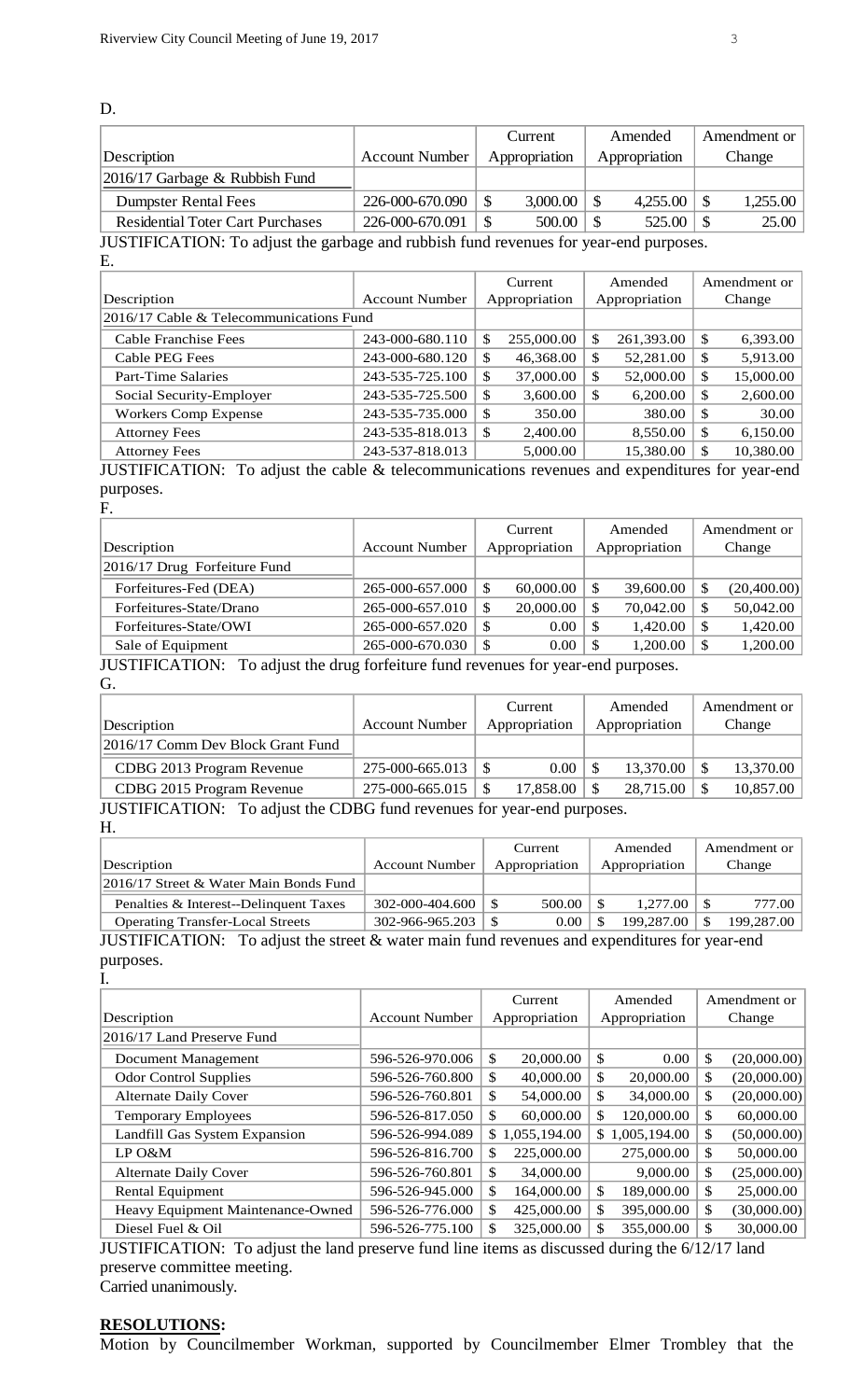following Resolution, regarding the **Stipulated Amendment** to **Financing Plan** and **Final Judgment Case No. 87-79992,** be Adopted; and further, **Authorize** the **Mayor** and **Clerk** to Execute said Plan:

### RESOLUTION NO. 17-23

RESOLUTION TO APPROVE THE "STIPULATED AMENDMENT TO FINANCING PLAN AND FINAL JUDGMENT" IN US, et al. v WAYNE COUNTY, et al., CASE NO. 87-70992, EASTERN DISTRICT COURT OF MICHIGAN

- WHEREAS, Wayne County presently operates the Downriver Sewage Disposal System ("DSDS")which provides sewage treatment and conveyance facilities for wastewater generated by thirteen downriver communities; and
- WHEREAS, in 1987, the United States and the State of Michigan sued Wayne County and the downriver communities, alleging that Wayne County had violated the Clean WaterAct and the Michigan Water Resources Commission Act (US, et al. v Wayne County, et al., Case number 87-70992, Eastern District Court of Michigan); and
- WHEREAS, in 1994, the Court entered a stipulated order which included a DSDS 1994 Financing Plan and Final Judgment; and
- WHEREAS, the 1994 Financing Plan authorized Wayne County to finance sewer and pollution control improvements by selling bonds and collecting Judgment Payments from the downriver communities to repay the County's obligations; and
- WHEREAS, in 2005, the Court entered a stipulated order which terminated the Consent Decree, which stated that the 1994 Financing Plan "will remain in full force and effect and within the Court's oversight"; and
- WHEREAS, in 2016, Downriver Utility Wastewater Authority ("DUWA") provided Wayne County with a Letter of Intent which proposed a transfer of the facilities, operation, and management of the DSDS to DUWA, contingent upon the occurrence of events and approvals which are under negotiation; and
- WHEREAS, upon the transfer of DSDS to DUWA, Wayne County and the downriver communities intend that DUWA will thereafter be responsible for the financing and operation of the DSDS, and that Wayne County will have no continuing obligations concerning DSDS, except as required by the final agreement between the parties, and the requirements of the Financing Plan; and
- WHEREAS, in order to continue the operation of the DSDS, DUWA and Wayne County desire to provide for the continuing payment of the outstanding Judgment Levy Debt, without any increase of the outstanding Judgment Levy Debt itself, including through tax levy supported Judgment Payments from the downriver communities as mandated by Section 8 of the Financing Plan; and
- WHEREAS, in order to ensure these continued payments, it is necessary for the attached "Stipulated Amendment to Financing Plan and Final Judgment" ("Stipulation") to be approved and executed by: United States District Court Judge Sean F. Cox; Wayne County; and each of DUWA's thirteen member Cities and Charter Townships; and
- WHEREAS, the DUWA board, by motion on April 13, 2017, recommends the execution of the Stipulation by each of its thirteen members.

## NOW, THEREFORE, BE IT RESOLVED by the Riverview City Council, that:

- 1. The attached "Stipulated Amendment to Financing Plan and Final Judgment in US, et al. v Wayne County, et al., Case number 87-70992, Eastern District Court of Michigan, is hereby approved.
- 2. The Mayor and the City Clerk are hereby authorized to execute the "Stipulated Amendment to Financing Plan and Final Judgment".
- AYES: Mayor Swift, Councilmembers Blanchette, Coffey, Towle, Elmer Trombley, James Trombley, Workman

NAYS: None

EXCUSED: None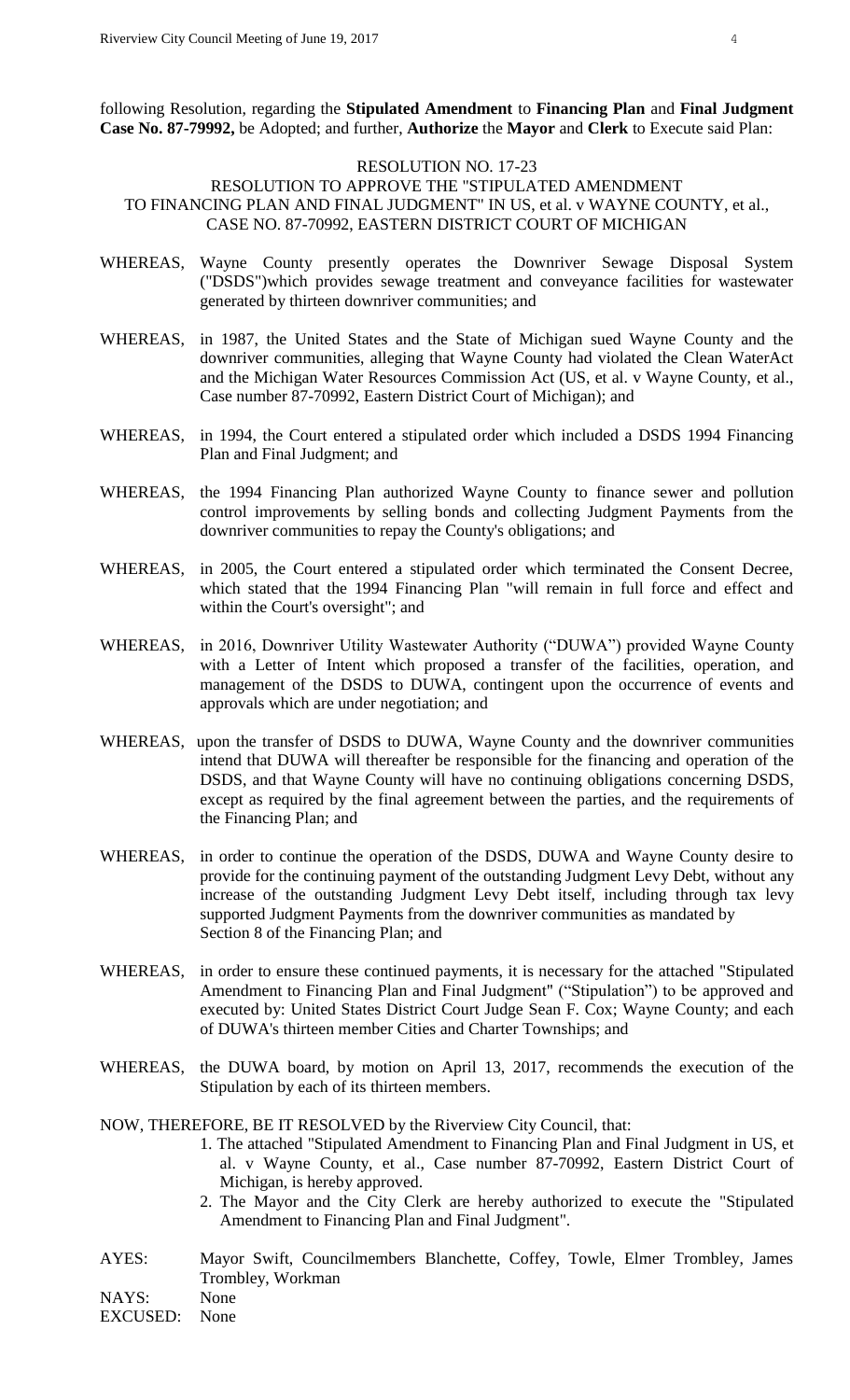ADOPTED this 19<sup>th</sup> day of June, 2017.

ATTEST:

#### Andrew M. Swift, Mayor

\_\_\_\_\_\_\_\_\_\_\_\_\_\_\_\_\_\_\_\_\_\_\_\_\_\_\_\_\_\_\_\_\_\_\_\_\_\_

\_\_\_\_\_\_\_\_\_\_\_\_\_\_\_\_\_\_\_\_\_\_\_\_\_\_\_\_\_\_\_\_\_\_\_\_\_\_

I, Cynthia M. Hutchison, Clerk for the City of Riverview, hereby certify that the foregoing is a true and accurate copy of a Resolution adopted by the City Council for the City of Riverview at a regular meeting held on the 19th day of June, 2017, and that said meeting was conducted and public notice of said meeting was given pursuant to and in full compliance with the Open Meeting Act, being Act 267, Public Acts of Michigan, 1976, and that the minutes of said meeting were kept and will be or have been available as required by said Act.

Cynthia M. Hutchison, City Clerk

Motion by Councilmember Blanchette, seconded by Councilmember Coffey, that Resolution No. **17- 24,** Establishing the **Ad Hoc Public Safety Committee**, be Adopted.

# RESOLUTION NO. 17-24 ESTABLISH AN AD HOC PUBLIC SAFETY COMMITTEE

- WHEREAS, the Riverview Fire Department is a full-time department staffed by part-time employees; and
- WHEREAS, on occasion, the Fire Department has experienced staffing shortages; and
- WHEREAS, the City Council has expressed concern over these staffing shortages and the impact on the City residents; and
- WHEREAS, the City Manager has suggested that various options be researched that would allow the Fire Department to provide the level of services expected by its residents.
- NOW, THEREFORE, BE IT RESOLVED by the City Council of the City of Riverview, Michigan as follows:
	- 1. That an Ad Hoc Public Safety Committee is hereby established on June 19, 2017, for a period of five years through June, 2022.
	- 2. The Committee shall consist of the following:
		- (a) Three representatives from the City Council to be appointed on a bi-annual basis in November of each odd-numbered year.
		- (b) The City Manager, who shall serve as chairman of the committee.
		- (c) The Chief of Police/Fire.
		- (e) The Finance Director.
		- (f) The City Attorney.
		- (g) One Administrator at the discretion of the City Manager.
	- 3. The duties and responsibilities of the Committee shall be as follows:
		- (a) To meet on an as-needed basis to discuss, study and analyze public safety concerns and possible solutions for problems within the Fire Department; and
		- (b) To make recommendations to the City Council and the City Manager.

AYES: Mayor Swift, Councilmembers Blanchette, Coffey, Towle, Elmer Trombley, James Trombley, Workman NAYS: None EXCUSED: None

ADOPTED this 19<sup>th</sup> day of June, 2017.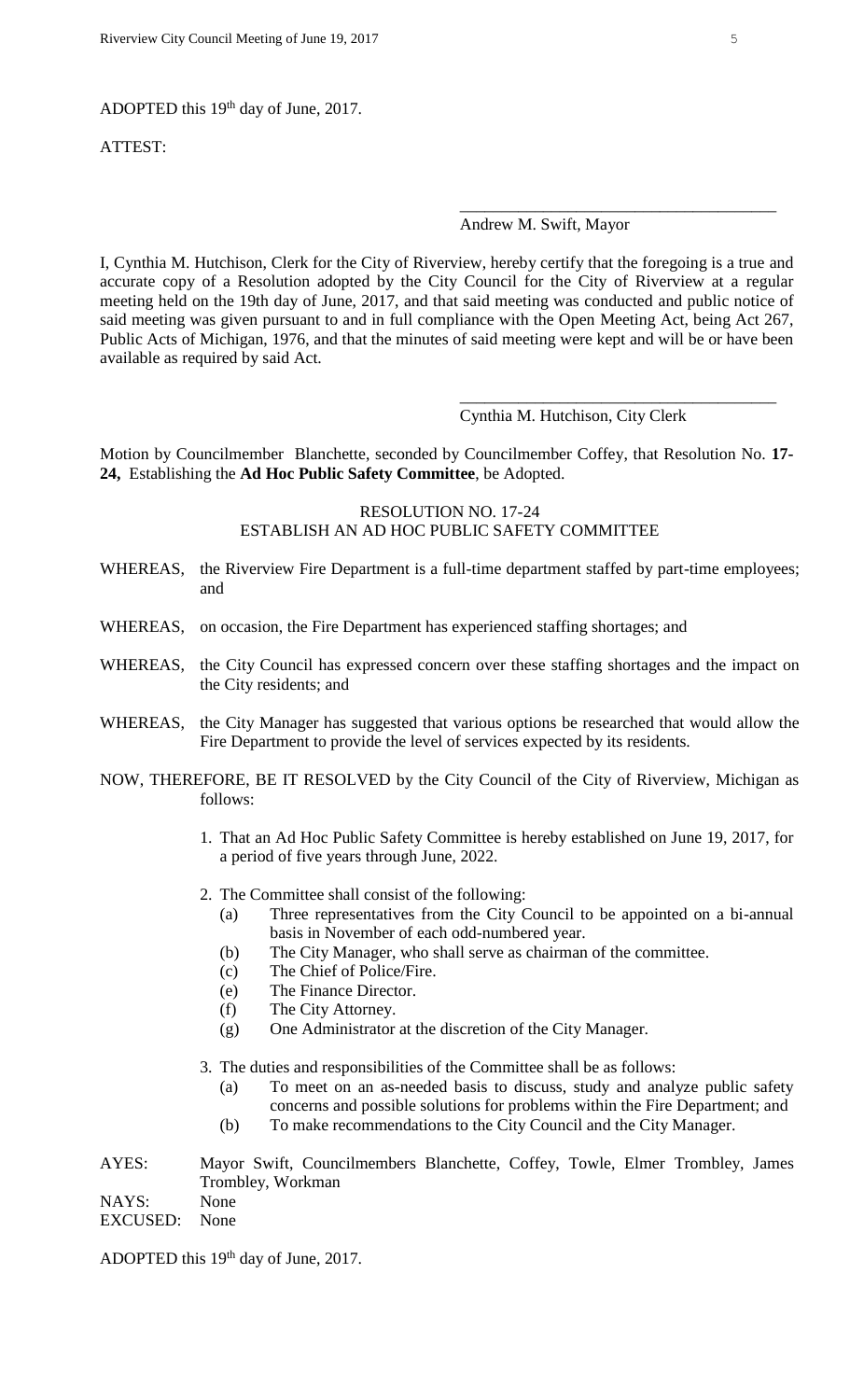#### ATTEST:

Andrew M. Swift, Mayor

### $(S E A L)$

Cynthia M. Hutchison, City Clerk

\_\_\_\_\_\_\_\_\_\_\_\_\_\_\_\_\_\_\_\_\_\_\_\_\_\_\_\_\_\_\_\_\_\_\_\_\_\_\_

\_\_\_\_\_\_\_\_\_\_\_\_\_\_\_\_\_\_\_\_\_\_\_\_\_\_\_\_\_\_\_\_\_\_\_\_\_\_\_

Motion by Councilmember James Trombley, seconded by Councilmember Coffey, that the **Appointments** of Mayor **Swift** and Councilmembers **Blanchette** and **Towle** to serve on the Ad Hoc **Public Safety Committee**, be Approved.

Carried unanimously.

#### **ADMINISTRATION:**

Motion by Councilmember James Trombley, seconded by Blanchette, that Authorization for Execution of Agreement for **Solid Waste Management Services** for Downriver Municipalities with the **City** of **Trenton**, be Approved.

Carried unanimously.

Motion by Councilmember James Trombley, seconded by Councilmember Coffey, that Authorization for Execution of **Agreement** for **Solid Waste Management Services** with **Dale's Disposal, Inc**., be Approved.

Carried unanimously.

Motion by Councilmember Elmer Trombley, seconded by Councilmember James Trombley, the Bid Award for the **Cell 7 Phase 2 Construction** of the Land Preserve with **Ryan Incorporated Central** in the amount of **\$4,219,400.80,** plus five percent (5%) contingency of \$**210,970.04**, be Approved. Carried unanimously.

Motion by Councilmember Blanchette, seconded by Councilmember Workman, that Authorization for **Change Order No. 1** for **Cell 7 North** Construction with **Miller Bros. Construction, Inc**., in the amount of **\$193,200.00,** be Approved; as recommended by the Land Preserve Committee at their meeting of June 12, 2017. Carried unanimously.

#### **ORDINANCES**:

None.

#### **OTHER BUSINESS:**

Motion by Councilmember Blanchette, seconded by Councilmember Coffey, that Resolution No. 17- 25, **Parks** and **Recreation** Amended **Fee Schedule**, be Adopted as follows:

# RESOLUTION NO. 17-25 RESOLUTION ESTABLISHING THE 2017/18 RECREATION DEPARTMENT, FEE SCHEDULE

- WHEREAS, the City Code per Section 31-16 requires adoption of all fees for the Recreation Department by resolution, and,
- WHEREAS, the City Council annually reviews and approves a fee schedule for the Recreation Department, and,
- WHEREAS, the Recreation Fee Schedule has been reviewed and recommended by the Parks and Recreation Commission, and,
- WHEREAS, the City Council has determined that the fees set forth herein are appropriate.

NOW, THEREFORE, BE IT RESOLVED BY THE CITY COUNCIL OF THE CITY OF RIVERVIEW, MICHIGAN, AS FOLLOWS:

1. It is the general policy of the City of Riverview that the Recreation Department will recover one hundred percent (100%) of wage/supply costs for adult programming, and fifty percent (50%) of wage/supply costs for youth and senior citizen programming.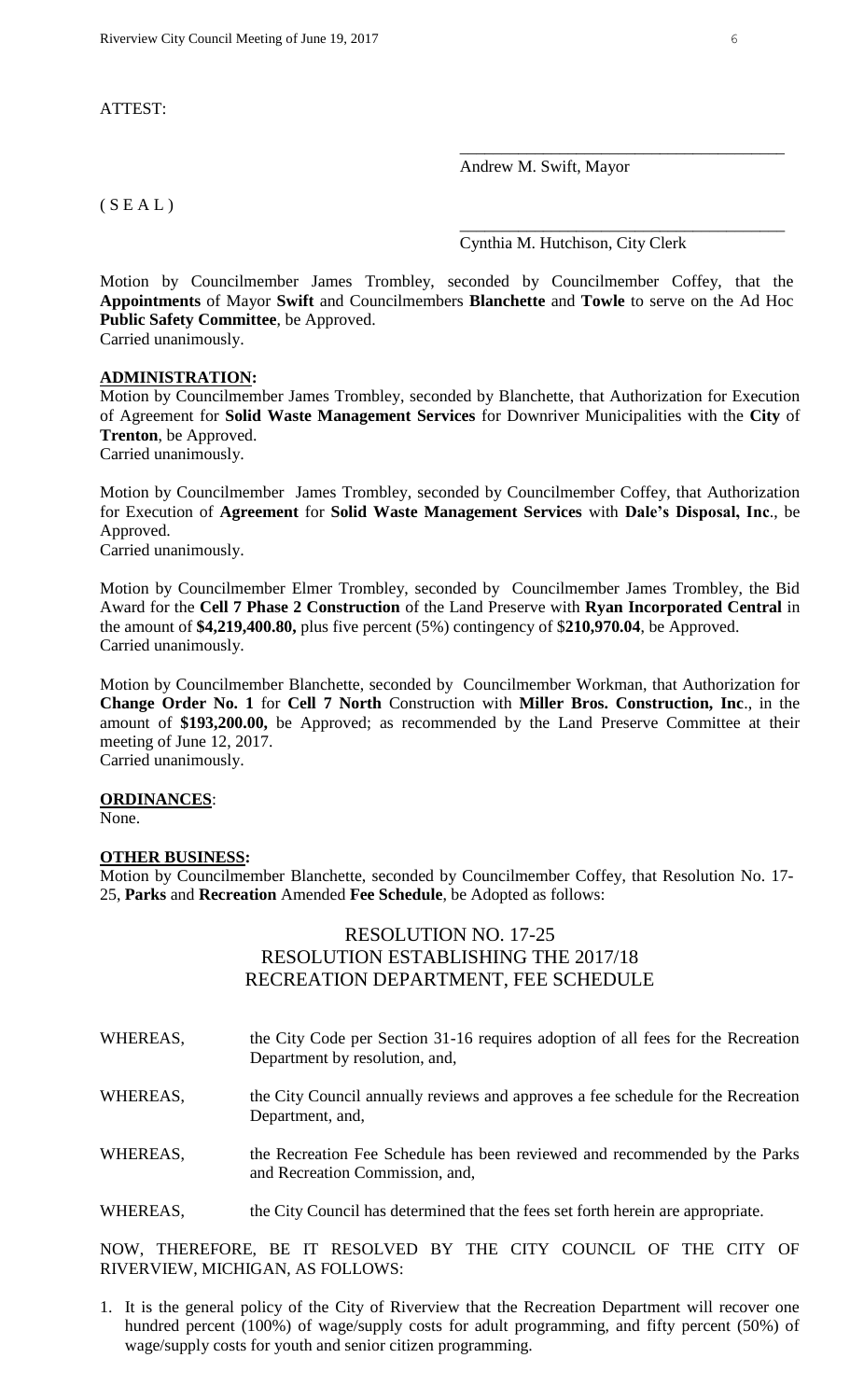- 2. It is the general policy of the City of Riverview that the Recreation Department will recover fifty percent (50%) of the Lloyd Carr Park Concession Stand Utilities.
- 3. The following comprehensive fee schedule for the Recreation Department is hereby approved:

| Section A: Program & Rental Fees                                                                                                                      |                                                         |
|-------------------------------------------------------------------------------------------------------------------------------------------------------|---------------------------------------------------------|
| <b>Youth Passive Recreation Programs</b><br>(i.e. craft classes, day camps, summer<br>park programs, preschool programs)                              | 17/18 Fees<br>\$6.00-\$70.00                            |
| Youth Drop-In Programs<br>(i.e. teen basketball, floor hockey, open swim<br>paddleboats)                                                              | \$2.00-\$7.00                                           |
| <b>Youth Instructional Programs</b><br>(i.e. swim lessons, tennis lessons,<br>2nd grade basketball, rollerblading)                                    | \$12.00-\$70.00                                         |
| <b>Youth Athletic Leagues</b><br>(i.e. competitive swim, soccer league,<br>junior tennis league, t-ball, junior basketball league)                    | \$20.00-\$210.00                                        |
| <b>Youth Special Events</b><br>(i.e. trips, holiday specials, sports clinics<br>theatre trips.)                                                       | \$5.00-\$45.00                                          |
| <b>Family Special Events</b><br>(i.e. Christmas light show, theatre trips,<br>professional sporting events)                                           | \$10.00-\$70.00                                         |
| <b>Adult Drop-In Programs</b><br>(i.e. tennis mixer night, open basketball<br>open swim, indoor walking, paddleboats)                                 | \$2.00-\$12.00                                          |
| <b>Adult Instructional/Craft/Home</b><br><b>Improvement Programs</b><br>( <i>i.e.</i> aerobics, country line dance<br>swim aerobics, yoga, computers) | \$10.00-\$85.00                                         |
| Senior Citizen Day Trip Programs                                                                                                                      | \$5.00-\$70.00                                          |
| Senior Citizen Programming                                                                                                                            | \$2.00-\$35.00                                          |
| Supply Fee                                                                                                                                            | \$5.00-\$25.00                                          |
| Municipal Gym Rental (2 hr. rental)<br>Non-Resident<br><b>Additional Room</b><br>Deposit                                                              | \$30.00 per hr<br>\$40.00 per hr<br>\$30.00<br>\$100.00 |
| Baseball/Softball Field Rental (Per Game)                                                                                                             | \$50.00                                                 |
| Park Use Sport or Private                                                                                                                             | \$25.00                                                 |
| <b>Community Center Rental Fees</b><br>Individuals & Private<br>Organizations                                                                         | \$275.00 per day                                        |
| <b>Community Service Organizations</b><br>& City Employees<br>Dept. Sponsored/<br><b>Co-Sponsored Programs</b><br>Non-Resident Fee                    | \$50.00 off/day<br>No Fee<br>$+$ \$50.00 per Day        |
|                                                                                                                                                       |                                                         |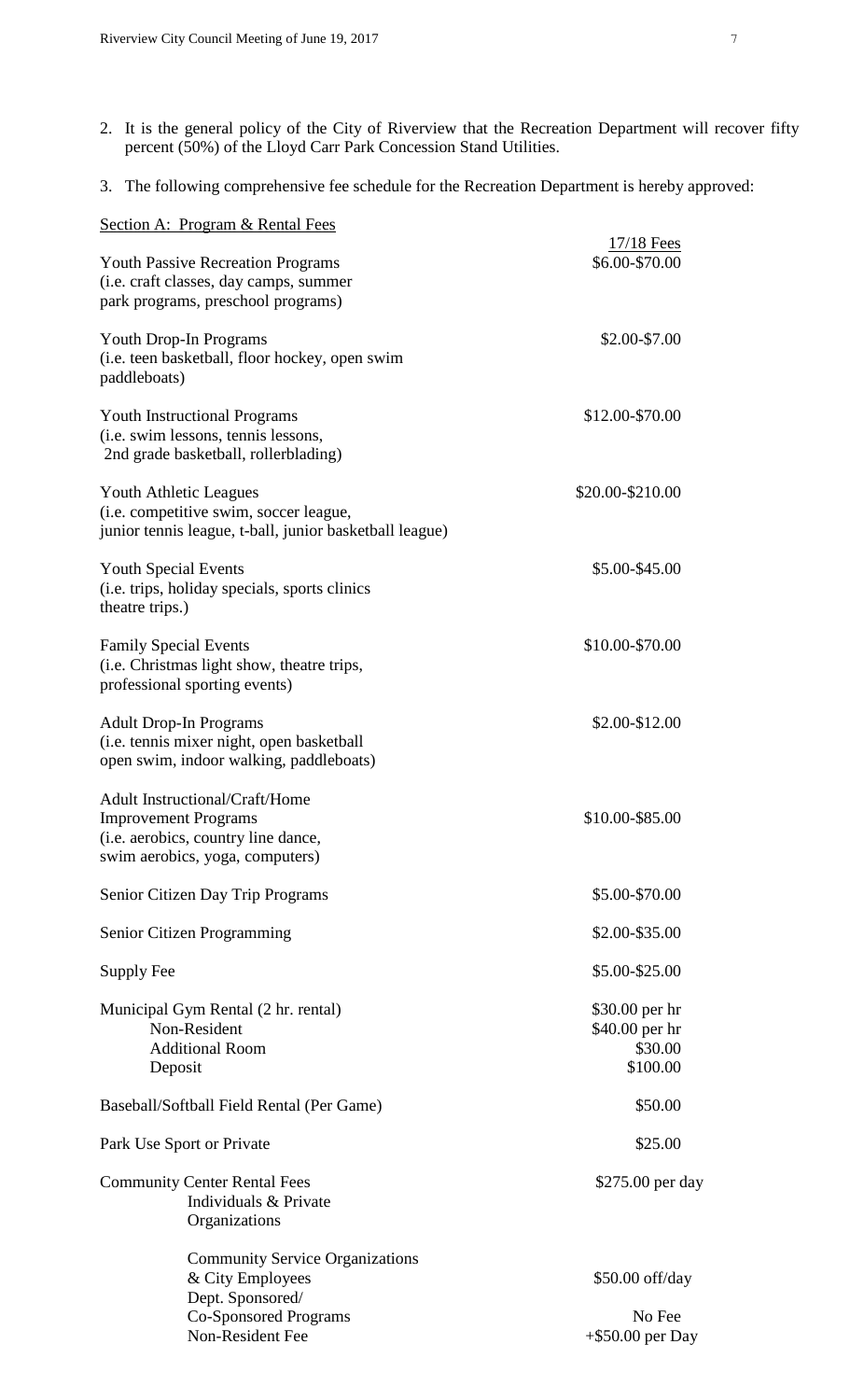#### Deposit \$250.00

## Section B: Non-Resident Fees

Youth, Adult, Senior Non-Residents: Programs and leagues will be opened for non-resident enrollment when space is available at no extra fee. Non-residents will be permitted to register for programs the second week of registration.

Community Center Building Non-Residents: Community Center Building rentals will be open to nonresidents at an additional cost of \$50 per day. Non-residents will be permitted to reserve a Community Center Building rental 6 months in advance of rental date.

#### Section C: Cancellation and Administration Fee:

Cancellation of programs may be done at any time before the second class session. Cancellations are subject to an administration/cancellation fee up to 25% of the cost of the program plus cost of supplies, equipment, materials, jerseys purchased for the program.

### Section D: Contracted Services

The Recreation Department contracts out special programs and events (i.e. Karate, Yoga, Aerobics, Line Dancing). The Department will require 10%-25% of the program cost as fees for any contracted recreation program or special event. The fees will be determined based on City services being extended, and determined by the Recreation Director.

## Section E: Private Riverview-Based Recreation Associations

The Associations shall set their own registration fees. The Recreation Department will collect late registration fees for private recreation associations, when requested, as a service to participants.

#### Section F: Rate Reviews

The Riverview Recreation Commission shall review annually all program and league fees proposed by the Recreation Director. Said fees will then be forwarded to the City Council for formal adoption, annually. The Recreation Director, with the approval of the City Manager, shall have the authority to set fees within the range and to prorate fees for late program entry.

AYES: Mayor Swift, Councilmembers Blanchette, Coffey, Towle, Elmer Trombley, James Trombley, Workman

ADOPTED this 19<sup>th</sup> day of June, 2017.

ATTEST:

Andrew M. Swift, Mayor

\_\_\_\_\_\_\_\_\_\_\_\_\_\_\_\_\_\_\_\_\_\_\_\_\_\_\_\_\_\_\_\_\_\_\_\_\_

I, Cynthia M. Hutchison, duly authorized City Clerk of the City of Riverview, do hereby certify the above is a true copy of a resolution adopted by the Riverview City Council at their regular meeting of June 19, 2017.

 $(S E A L)$ 

Cynthia M. Hutchison, City Clerk

\_\_\_\_\_\_\_\_\_\_\_\_\_\_\_\_\_\_\_\_\_\_\_\_\_\_\_\_\_\_\_\_\_\_

Motion by Councilmember Elmer Trombley, seconded by Councilmember Coffey, that the Resignation of Councilmember James Trombley as the **CDBG Committee** Alternate, be Accepted. Carried unanimously.

Motion by Councilmember James Trombley, seconded by Councilmember Elmer Trombley, that Councilmember **Towle** be Appointed to serve as the **CDBG Alternate.** Carried unanimously.

# **CLOSED SESSION:**

Motion by Councilmember Elmer Trombley, seconded by Councilmember Coffey to **Recess** into Closed Session to discuss **Collective Bargaining** and **Pending Litigation**.